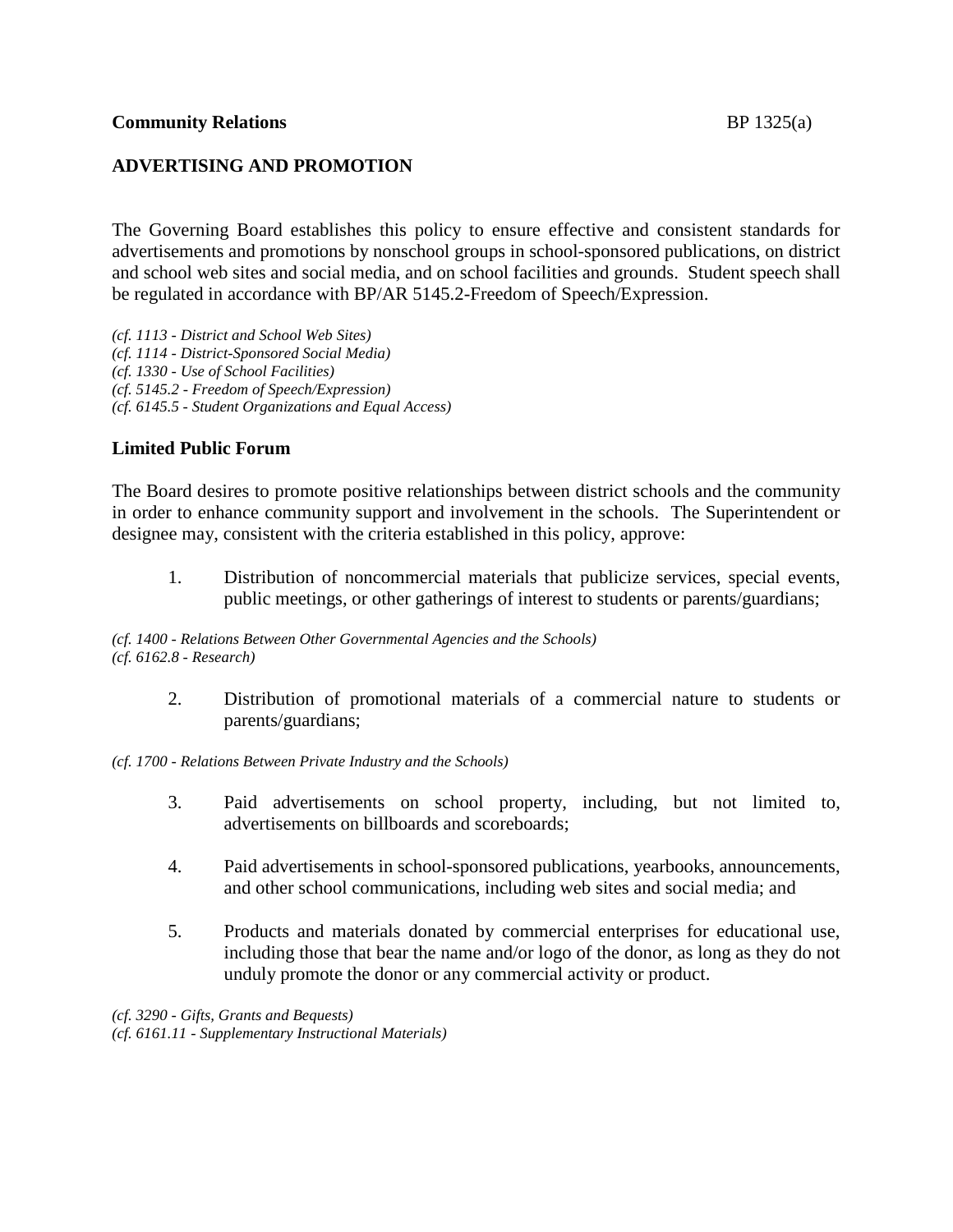# **ADVERTISING AND PROMOTION (continued)**

BP 1325(b)

Prior to the distribution, posting, or publishing of any nonschool group's promotional materials or advertisement, the Superintendent, principal, or designee shall review the materials or advertisement based on the criteria listed below. He/she may not disapprove materials or advertisement in an arbitrary or capricious manner or in a way that discriminates against a particular viewpoint on a subject that is otherwise allowed by Board policy.

All materials to be distributed shall bear the name and contact information of the sponsoring entity.

As necessary, the Superintendent, principal, or designee shall require a disclaimer on any nonschool group's promotional materials to be distributed, posted, or published, stating that the distribution, posting, or publishing of the materials does not imply district endorsement of the group's activities, products, or services. District- and school-sponsored publications shall include a disclaimer stating that the district or school does not endorse any advertised products or services.

## **Criteria for Approval**

The Superintendent, principal, or designee shall not accept for distribution any materials or advertisements that:

- 1. Are lewd, obscene, libelous, or slanderous;
- 2. Incite students to commit unlawful acts, violate school rules, or disrupt the orderly operation of the schools;
- 3. Promote any particular political interest, candidate, party, or ballot measure, unless the candidates or advocates from all sides are provided the opportunity to present their views to the students during school hours or during events scheduled pursuant to the Civic Center Act;

*(cf. 1160 - Political Processes) (cf. 4119.25/4219.25/4319.25 - Political Activities of Employees)*

- 3. Contain prayer or proselytizing language;
- 5. Position the district on any side of a controversial issue;

#### *(cf. 6144 - Controversial Issues)*

6. Discriminate against, attack, or denigrate any group on account of any unlawful consideration;

*(cf. 0410 - Nondiscrimination in District Programs and Activities)*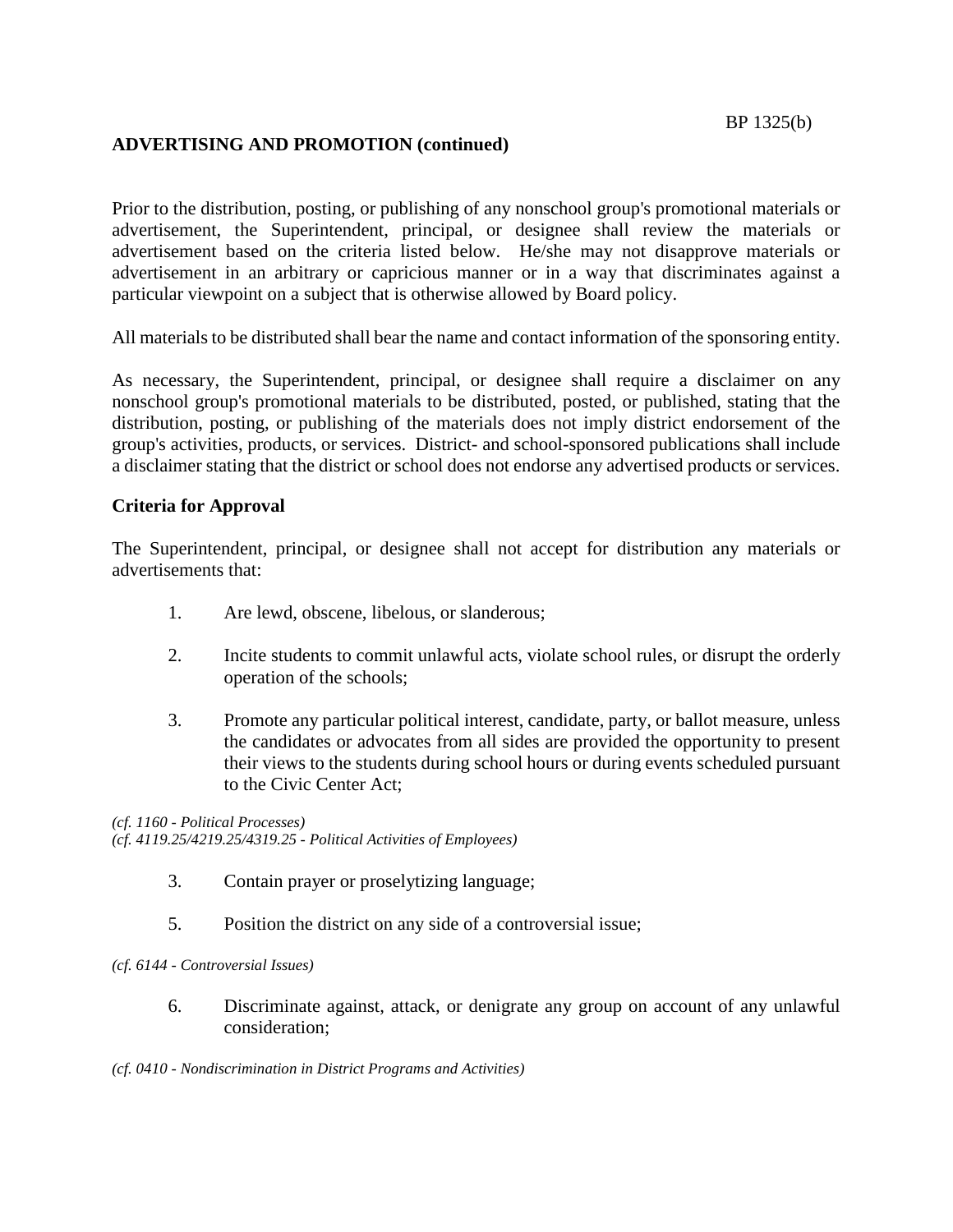#### **ADVERTISING AND PROMOTION (continued)**

7. Promote the use or sale of materials or services that are illegal or inconsistent with school objectives, including, but not limited to, materials or advertisements for tobacco, intoxicants, non-nutritious foods and beverages, and movies or products unsuitable for children;

*(cf. 5131.6 - Alcohol and Other Drugs) (cf. 5131.62 - Tobacco)*

> 8. Promote during the school day any food or beverage that does not comply with state nutritional standards pursuant to Education Code 49430-49434, including any corporate incentive program that offers free or discounted foods or beverages that do not meet nutritional standards as rewards for students who reach certain academic goals. This prohibition does not include advertising on clothing with brand images worn on school grounds, advertising contained in product packaging, or advertising of infrequent school fundraising events involving food or beverages that do not meet the nutritional standards. (Education Code 49431.9)

*(cf. 3550 - Food Service/Child Nutrition Program) (cf. 5030 - Student Wellness)*

> 9. Solicit funds or services for an organization, with the exception of solicitations authorized in Board policy; or

(cf. 1321 - Solicitation of Funds from and by Students)

10. Distribute unsolicited merchandise for which an ensuing payment is requested.

The Superintendent or designee also may consider the educational value of the materials or advertisements, the age or maturity of the students in the intended audience, and whether the materials or advertisements support the basic educational mission of the district, directly benefit the students, or are of intrinsic value to the students or their parents/guardians.

*(cf. 0000 - Vision)*

Schools may establish additional criteria pertaining to the content of advertisements in school publications and yearbooks, as deemed appropriate by the Superintendent or designee in accordance with law and Board policy.

*Legal Reference (next page)*